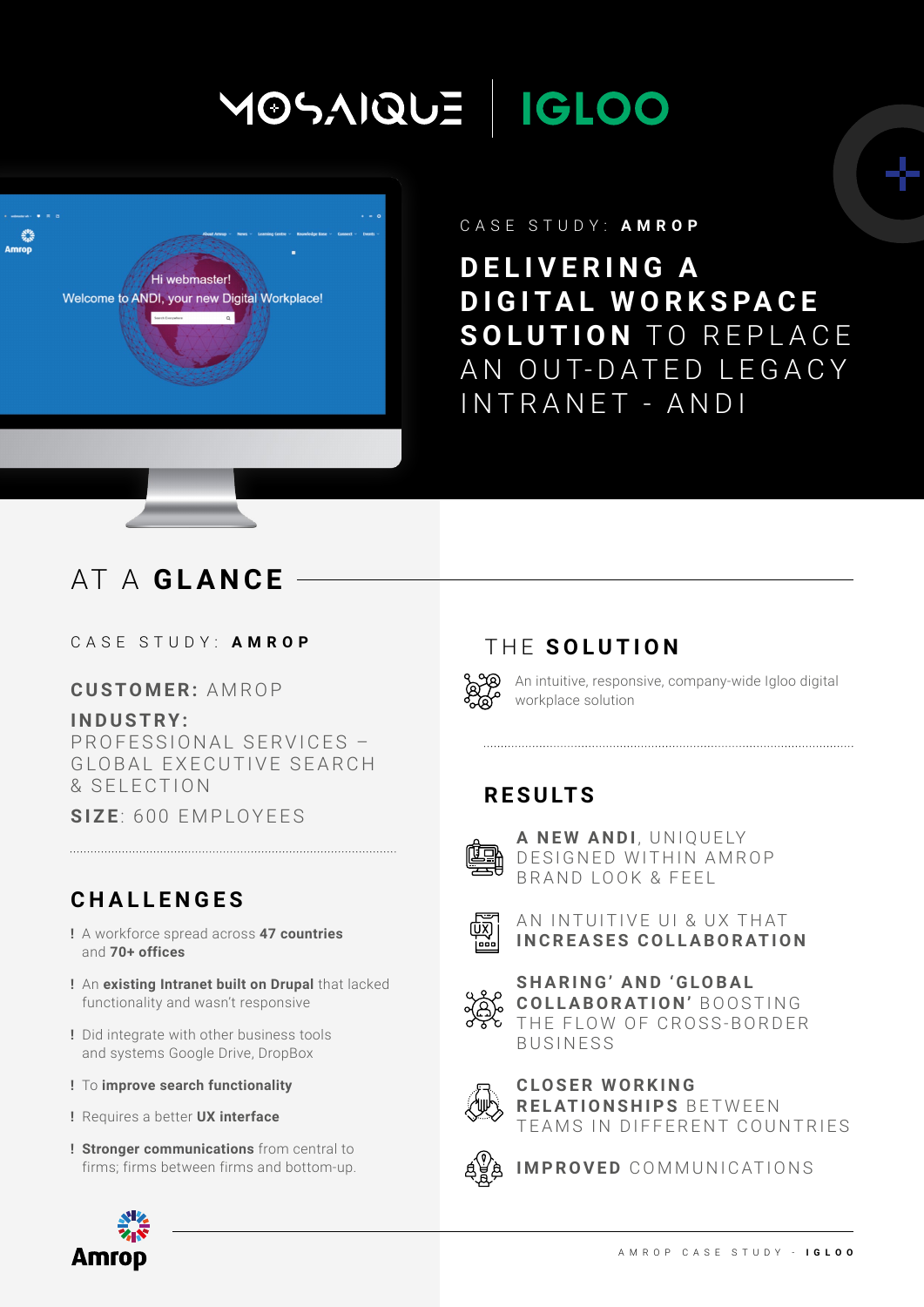"THE DECISION TO SELECT THE IGLOO SOFTWARE WAS NOT JUST BASED ON THE FEATURES AND SOLUTIONS THE IGLOO PRODUCT OFFERED BUT **BASED ON THE SERVICE AND RELATIONSHIP APPROACH** DELIVERED THROUGHOUT THE TENDER AND SALES PROCESS BY IGLOO AND MOSAIQUE"

#### **COSTA TZAVARAS**

#### CASE STUDY: **AMROP**

#### **AMROP:** ADVISING THE WORLD'S MOST DYNAMIC, AGILE ORGANISATIONS ON I DENTIFYING AND POSITIONING LEADERS FOR WHAT'S NEXT

Working across borders, in markets around the world. Established in 1977, Amrop operates in Asia, EMEA and the Americas through 73 offices in 47 countries and is one of the largest global executive search partnerships.

# THE **CHALLENGE**

THE<br>Amroph<br>(Amroph Amrop had been using a bespoke built Intranet called ANDI (Amrop Networking Database Information), a Drupal platform that was maintained and managed by an external development company. The platform was out dated, not mobile responsive and needed an uplift; the overall company engagement was poor.

> Costa Tzavaras was tasked to look a new solution, with key requirements of a cloud based solution that was both intuitive and non technical from a content management perspective.

The scope for the project was incredibly detailed and complex in terms of the challenges that needed to be solved. The business having been established for over 43 years have market leading services, that are both agile and consultative and their new intranet needed to improve the collaboration and knowledge sharing for all partner firms, which had proved difficult using existing platform.

The new intranet needed to reflect a significant step forward for the company and to show both the board of Directors and its global network of consultants that the investment would deliver both a Return on Investment (ROI) and a Return On Objectives (ROO).

### **REQUIREMENTS**

of key<br>
nd features In looking for a new intranet there were a number of key factors that Amrop needed as core functionality and features ensuring the new solution was both flexible and future proofed.





Watch Now: Back In The Game III - Sports Webinar

C DTITOT<br>hithe recording of the conversal<br>ging Director Americas, FC Ba **READ MORE** 





- A flexible design and great UX approach for their strong global brand (branding, layout, etc.)
- News & Updates (incl. videos, images, links, etc.), subscribing to feeds
- **g**,<br>s,<br>**d**<br>pups, • Communications that can be targeted in multiple ways (global, regional, groups, individual)
- Staff and Office directory/profiles finding people and offices in Amrop's diverse global network.
- Finding important info/content, i.e. Brand Centre, guidelines, contracts, published articles/studies, etc.
- Events management
- On boarding & Training
- Collaboration: how can I work with someone else on a document within the platform?
- Permissions providing location specific rights to administer content & communications: e.g. to a Region? to a local office team?)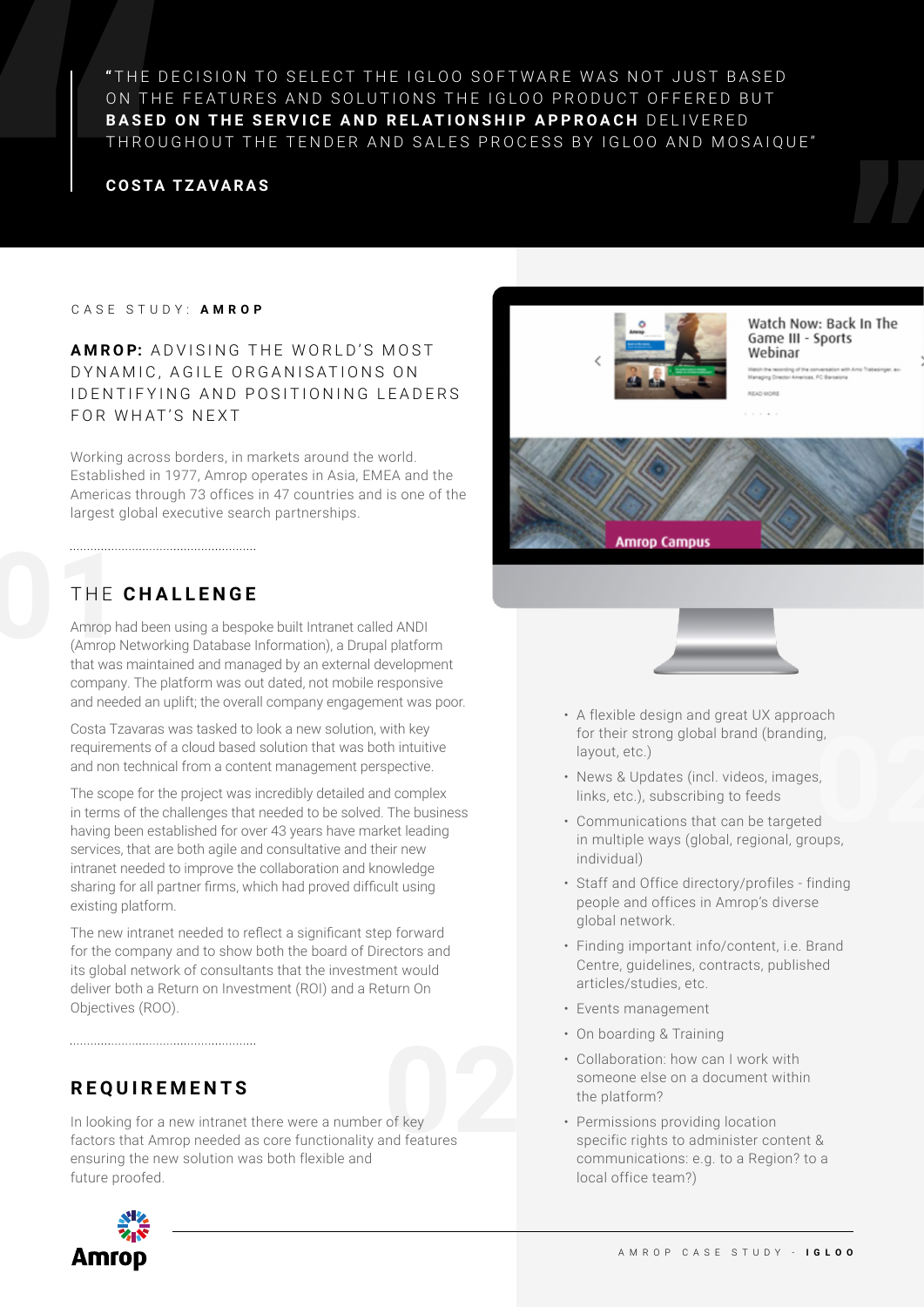# THE STRATEGY THE **STRATEGY**

Post contract award Initial meetings were held to discuss the project and begin the on-boarding process. Due to the complex nature of the site and in-depth functionality required, and to ensure that we understood the brief forensically, our solutions consulting team arranged to visit Costa in country. A meeting in Athens was quickly arranged and a full day scoping and zoom meetings arranged with a number of the key stakeholders. These productive face-to-face sessions were extremely valuable in not just understanding to complex nature of the solution but also providing great insight into the culture of the business.

With a plethora of notes taken, we set about creating the site structure; covering departments, teams, crossfunctional teams, committees, divisions, Including HQ global central services team, governance, committees, global board regions (EMEA, CEE, Americas, Latam, APAC) Offices (Country- and City-based locations, staff at local offices; managing partners, partner, consultant, researchers, admins and accounting and project groups & committees across various cross-geographic teams.

Alongside the complex site structure, Amrop provided a well-defined design brief based on their global brand identity.

#### **UNIQUE** FEATURES

#### **Amrop used several unique features to solve the critical business challenges.**

The first being custom branding options to really engage the user upon logging in. Amrop Admins can set the padding and colour of widgets automatically though custom classes that have been created.

Secondly, a custom directory enabled the search for people more forensically. Combined with Igloo's premium profiles and a bespoke widget Mosaique created, users can filter based off any field within the Igloo profile.

The next feature was the ability to 'share this' blog allowing users to share blogs within Igloo straight out to social media platforms such as twitter and LinkedIn. Finally, Mosaique created a search by label function so Amrop are able to search a wiki repository by the labels on the wiki. This enabled Amrop users to find what they needed quickly and easily.

"THE NEW ANDI DIGITAL WORKPLACE SOLUTION WILL PLAY A MAJOR FACTOR IN BOOSTING THE FLOW OF CROSS-BORDER BUSINESS, CLOSER WORKING RELATIONSHIPS BETWEEN TEAMS IN DIFFERENT COUNTRIES AND COMMUNICATIONS"

#### **COSTA TZAVARAS**

The intranet was scoped, designed, built, THE **RESULTS**<br>The intranet was scoped, designed, built, and launched in the agreed timeframe, and has delivered on all of Amrop's requirements. The additional functionality and customizable elements have proved invaluable to the business.

As global partnership community in the truest sense: a network of like-minded people with a unique culture of interdependence and synergy, the new Igloo/ Andi solution has increased engagement and collaboration across the community.